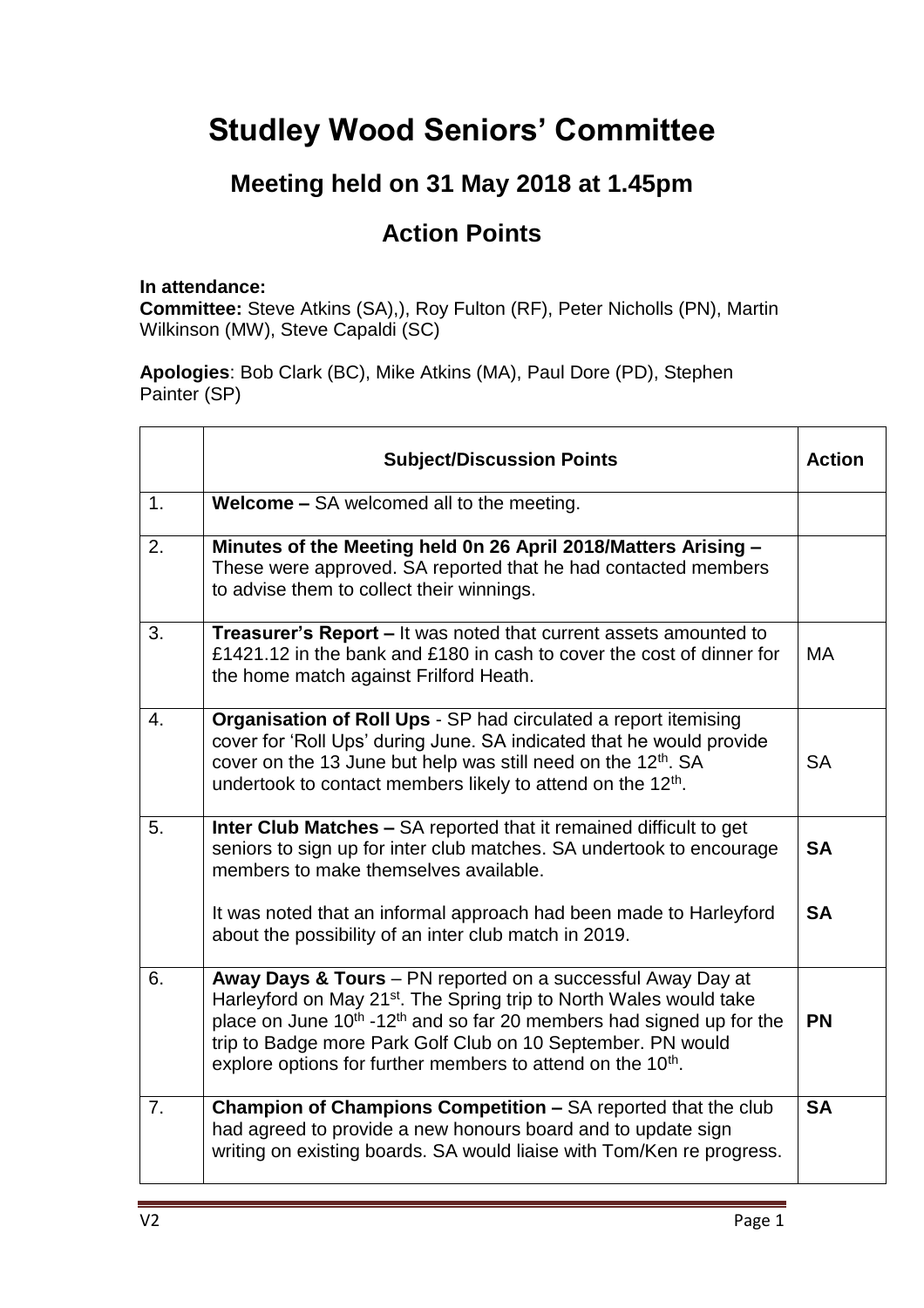| 8.  | Senior Captain's Charity Day on 12 July - SA circulate draft<br>proposals for the day, which the Committee supported. It was agreed<br>that an all-inclusive fee of £15 should be charged to include the raffle,<br>putting competition etc. SP had volunteered to help on the day and<br>MA/SA and their wives would organise the cakes. Details would be<br>circulated to members with a request for raffle prizes.                                                                                                                                        | <b>SA</b>                  |
|-----|--------------------------------------------------------------------------------------------------------------------------------------------------------------------------------------------------------------------------------------------------------------------------------------------------------------------------------------------------------------------------------------------------------------------------------------------------------------------------------------------------------------------------------------------------------------|----------------------------|
| 9.  | Reserved tees Sign - It was noted that the original sign was missing<br>but another had now been provided. It was agreed to continue the<br>trial.                                                                                                                                                                                                                                                                                                                                                                                                           | <b>SA</b>                  |
| 10. | Standard Scratch for Qualifying Competitions - BC has reported<br>that the new SSS was now operational but it appears that it was not<br>being used for Seniors' qualifying competitions as the SSS for some<br>May competitions off the 'short' white course, had been 72 rather than<br>71. It was agreed that this should be checked with the office and Pro<br>Shop to ensure that when the 'short' white course was in use the SSS<br>of 71 was applied<br>BC had also reported that the computer system was now accepting<br>men's handicaps up to 36. | <b>BC/RF/</b><br><b>SA</b> |
| 11. | <b>Silverware Competitions - The additional £10 and £5 prizes had</b><br>now been paid out on two occasions. It was agreed that the<br>arrangement should continue.                                                                                                                                                                                                                                                                                                                                                                                          | <b>SA</b>                  |
| 12. | New Rules of Golf - Further consideration was given to an Autumn<br>seminar on the new rules. It was noted that various 'YouTube' videos<br>were now available and that the PGA was planning extensive training<br>during the year. It was thought that PGA guidance should be awaited<br>but in principle the following might be organised:<br>• Video identifying the major changes<br>Rules quiz to focus on the new rules<br>Trial of new rules for non-qualifying events in early winter.                                                               | <b>SA/RF/</b><br><b>SP</b> |
| 13. | Men's & Club Committee Update - It was noted that SA would be<br>attending the next meeting.                                                                                                                                                                                                                                                                                                                                                                                                                                                                 | <b>SA</b>                  |
| 14. | <b>Slow Play - It was raised by MW that complaints had been made</b><br>about slow play by a small number of seniors. It was agreed that this<br>should be raised with the individuals and they should be warned that<br>further transgressions could result in them being required to play last<br>in forthcoming events.<br>It was agreed that a new procedure should be drafted for agreement<br>by the committee, with a view to an announcement during June. MW<br>undertook to draft something for circulation.                                        | <b>SA</b><br><b>MW/SA</b>  |
| 15. | Bernie Pike Funeral - SA reported that there had been a large<br>turnout for the funeral and £176.50 had been collected for the<br>donation to Cancer Research UK.                                                                                                                                                                                                                                                                                                                                                                                           |                            |